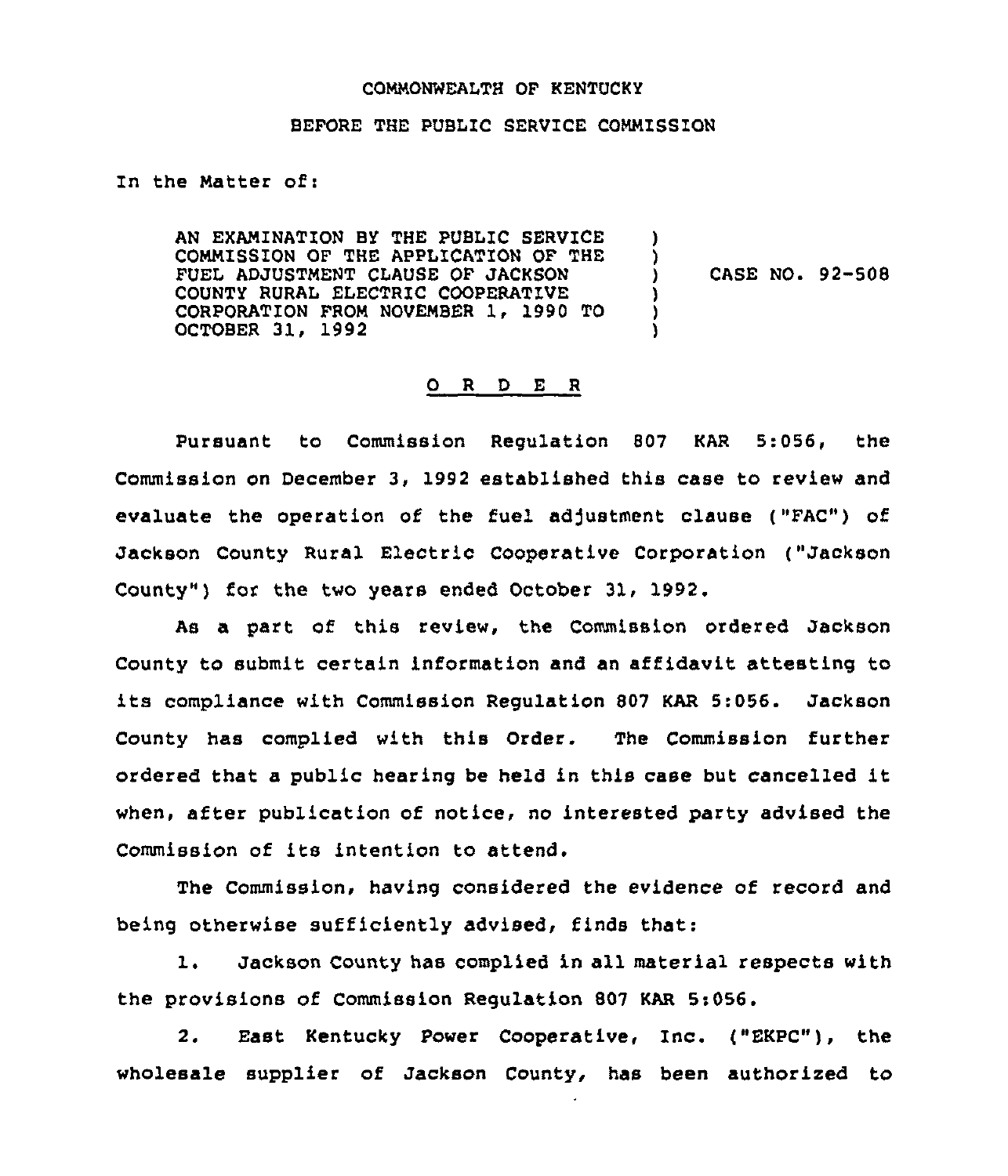transfer (roll-in) <sup>a</sup> 0.31 mills per Kwh decrease in its base fuel cost to its base rates.'.

3. Jackson County should be authorized to transfer (roll-in) a 0.34 mills per Kwh decrease in its base fuel costs to its base rates to reflect, as adjusted for line loss, the transfer of a 0.31 mills per Kwh decrease in EKPC's base rates and this can best be accomplished by a negative energy adder to each Kwh sold.

4. The rates and charges in Appendix A, attached hereto and incorporated herein, are fair, just, and reasonable, and reflect the transfer of fuel costs from the FAC to the base rate.

IT IS THEREFORE ORDERED that:

1. The charges and credits applied by Jackson County through the FAC for the period from November 1, 1990 to October 31, 1992 be and they hereby are approved.

2. Jackson County be and it hereby is authorized to transfer to base rates those fuel costs (as adjusted for line-loss) rolledin by EKPC from its FAC to its base rates.

3. The rates in Appendix <sup>A</sup> are approved for service rendered by Jackson County on and after May 1, 1993.

4. Within 30 days of the date of this Order, Jackson County shall file with the Commission revised tariff sheets setting out the rates approved herein.

 $\mathbf{1}$ Case No. 92-491, An Examination by the Public Service Commission of the Application of the Fuel Adjustment Clause of East Kentucky Power Cooperative, Inc. From November 1, 1990 to October 31, 1992.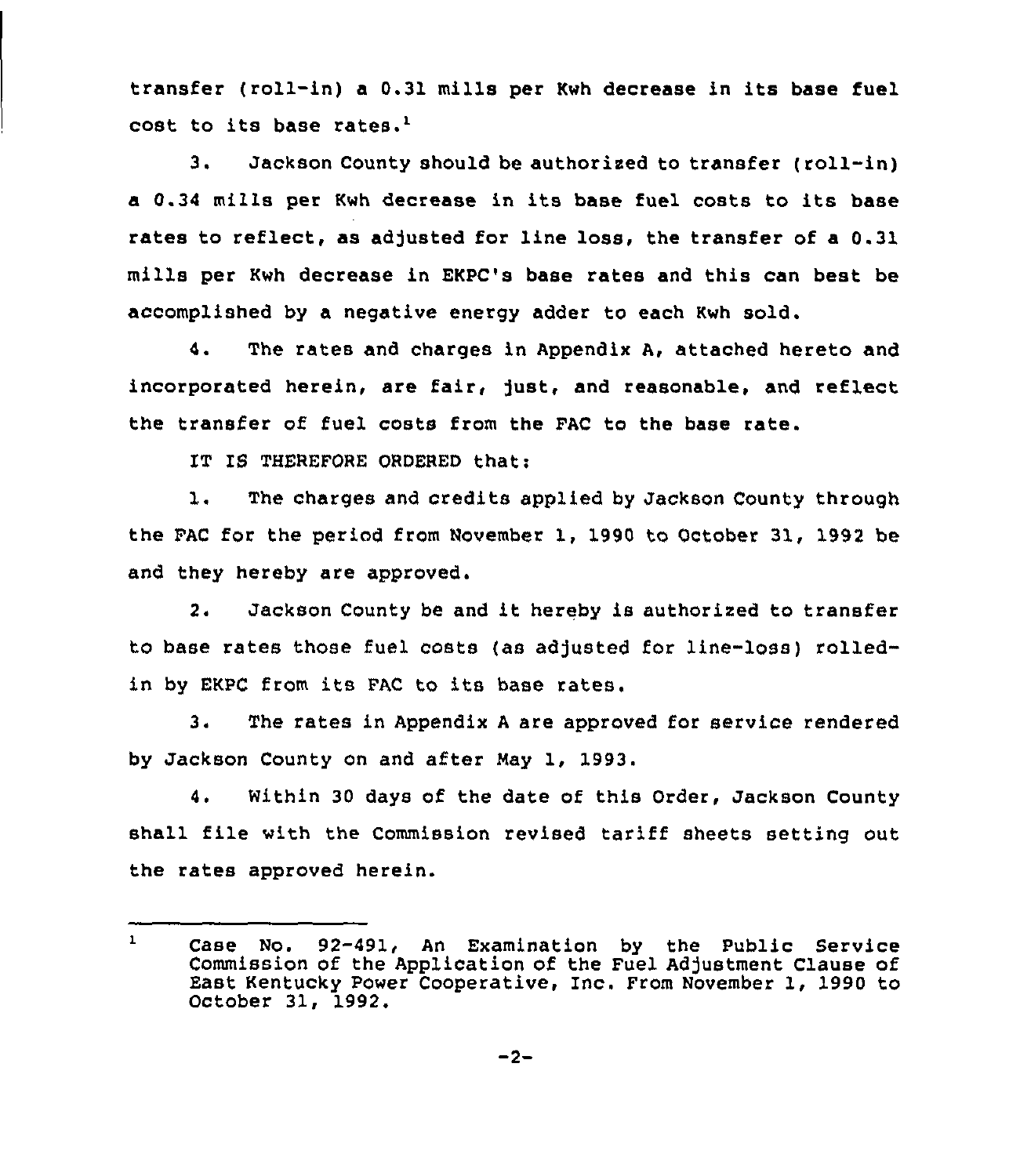Done at Frankfort, Kentucky, this 5th day of April, 1993.

PUBLIC SERVICE COMMISSION

Chairma<sup>n</sup>  $\overline{a}$ 

Themas M Dama

Commissione

Dom Mills

Executive Director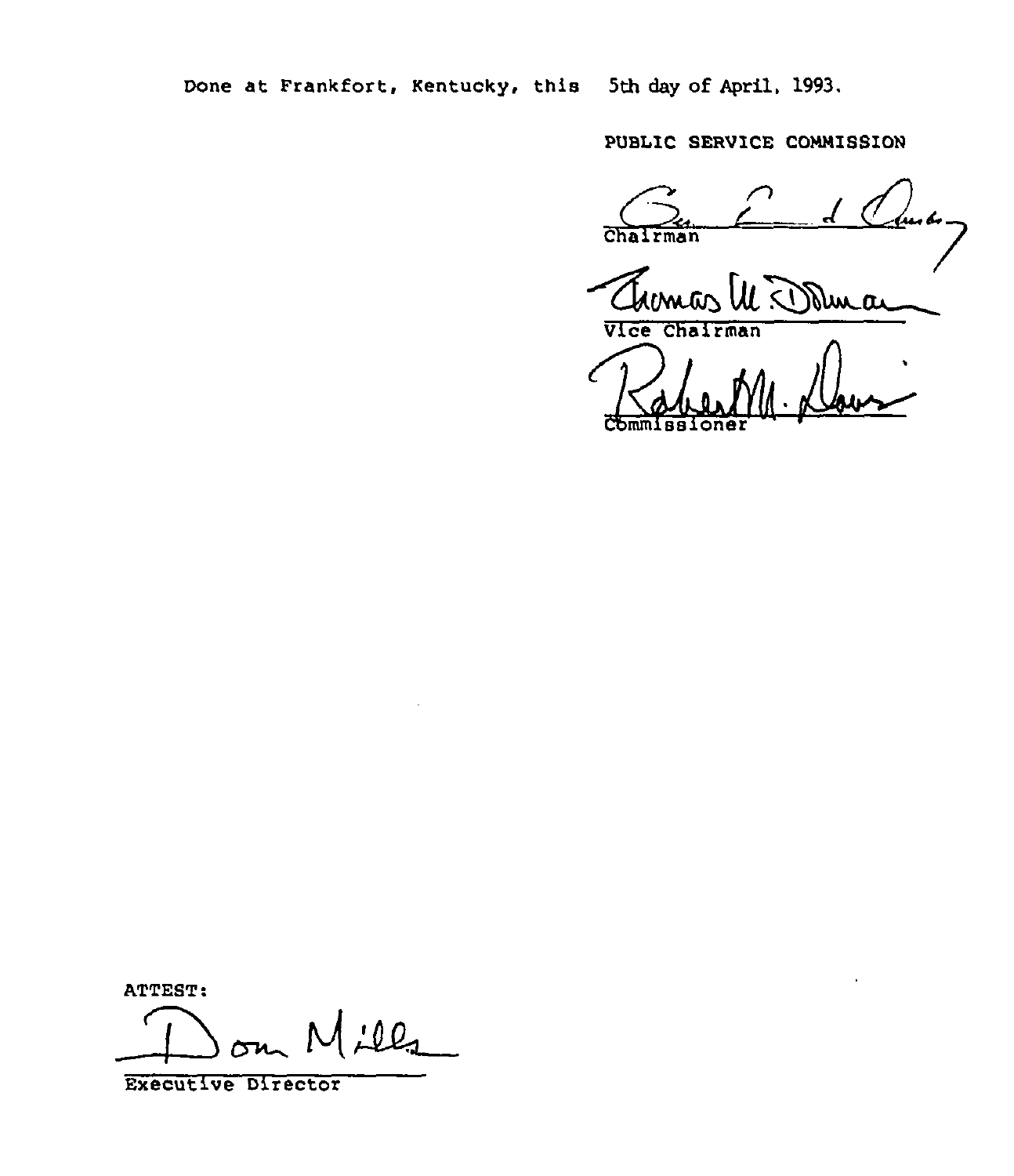#### APPENDIX A

# APPENDIX TO AN ORDER OF THE KENTUCKY PUBLIC SERVICE COMMISSION IN CASE NO. 92-508 DATED April 5, 1993

The following rates and charges are prescribed for the customers in the area served by Jackson County Rural Electric Cooperative Corporation. All other rates and charges not specifically mentioned herein shall remain the same as those in effect under authority of this Commission prior to the effective date of this Order.

#### SCHEDULE 10 RESIDENTIAL, FARM AND NON-FARM SERVICE

#### Rate:

| First 650 KWH Per Month    |  |  | \$.06316 Per KWH |  |
|----------------------------|--|--|------------------|--|
| All Over 650 KWH Per Month |  |  | .05377 Per KWH   |  |

#### SCHEDULE 11 OFF-PEAK MARKETING RATE

#### Rate:

All KWH

\$ .03226 Per KWH

#### SCHEDULE 20 COMMERCIAL, SMALL POWER, AND THREE PHASE FARM SERVICE

#### Rate:

| First                        |  | 1,000 KWH Per Month | \$.06503 Per KWH |  |
|------------------------------|--|---------------------|------------------|--|
| Next                         |  | 1,000 KWH Per Month | .06342 Per KWH   |  |
| All Over 2,000 KWH Per Month |  |                     | .06056 Per KWH   |  |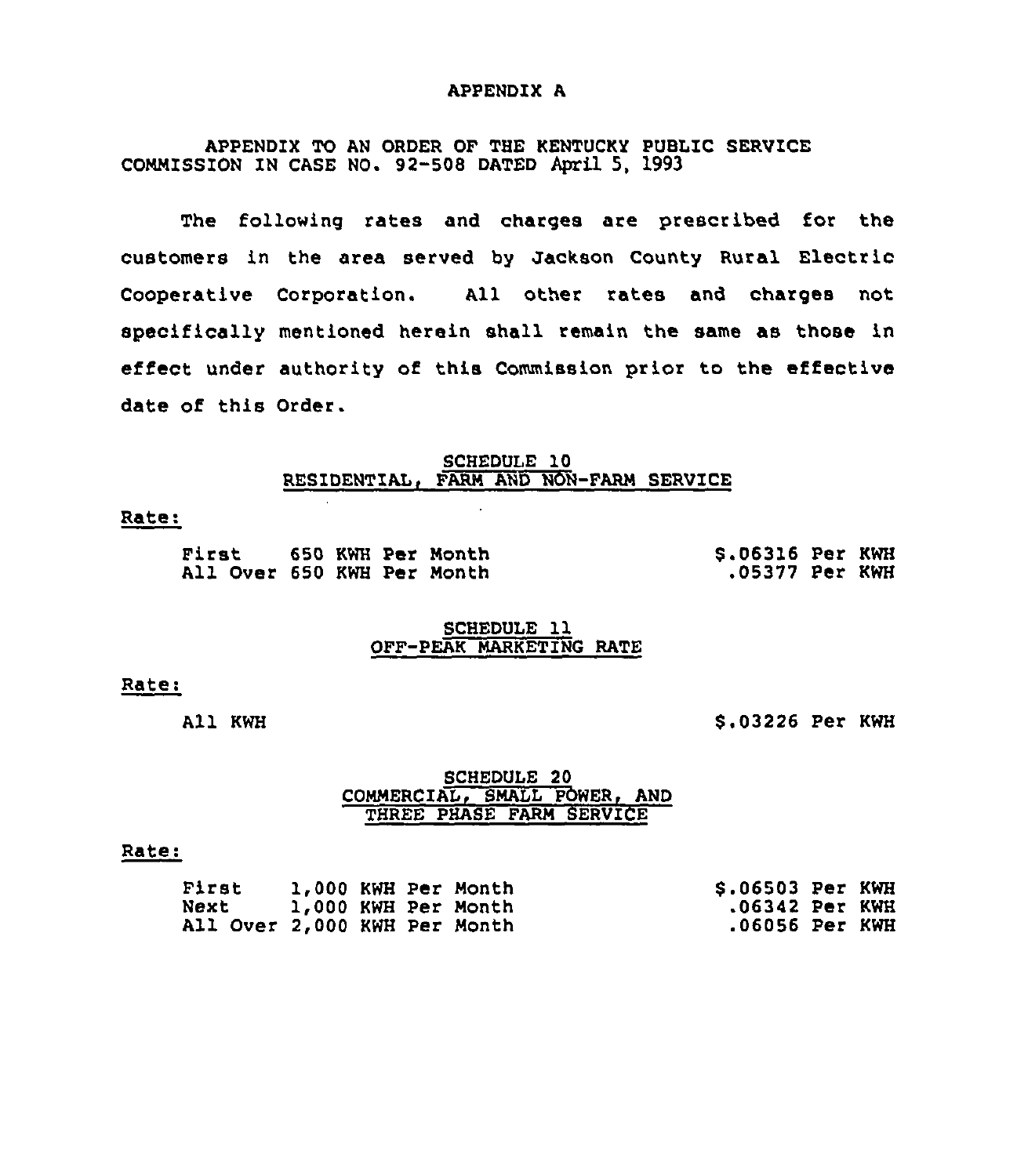### SCHEDULE 30 LARGE POWER SERVICE LESS THAN 50 KW

# Rate:

| <b>Energy Charge Per KWH</b> |  |                  |  |
|------------------------------|--|------------------|--|
| First 1,000 KWH Per Month    |  | \$.05713 Per KWH |  |
| All Over 1,000 KWH Per Month |  | .05391 Per KWH   |  |

### SCHEDULE 33 WATER PUMPING SERVICE

# Rate:

| First                         | 10,000 KWH Per Month |  | <b>S.05686 Per KWH</b> |  |
|-------------------------------|----------------------|--|------------------------|--|
| Next                          | 40,000 KWH Per Month |  | .05442 Per KWH         |  |
| All Over 50,000 KWH Per Month |                      |  | .05068 Per KWH         |  |

# SCHEDULE 40 LARGE POWER MORE THAN 50 KW BUT LESS THAN 275 KW

#### Rate:

| Energy Charge                 |                  |
|-------------------------------|------------------|
| First 10,000 KWH Per Month    | \$.05043 Per KWH |
| Next 40,000 KWH Per Month     | .04902 Per KWH   |
| All Over 50,000 KWH Per Month | .04701 Per KWH   |

### SCHEDULE 43 LARGE POWER RATE - OVER <sup>275</sup> KW

#### Rate:

| First                          | 150,000 KWH Per Month |  | $$.04601$ Per KWH |  |
|--------------------------------|-----------------------|--|-------------------|--|
| All Over 150,000 KWH Per Month |                       |  | .04429 Per KWH    |  |

# SCHEDULE 44<br>LARGE POWER RATE - 1000 KW AND OVER

#### Rate:

| First                          | 150,000 KWH Per Month |  | \$.04585 Per KWH |  |
|--------------------------------|-----------------------|--|------------------|--|
| All Over 150,000 KWH Per Month |                       |  | .03794 Per KWH   |  |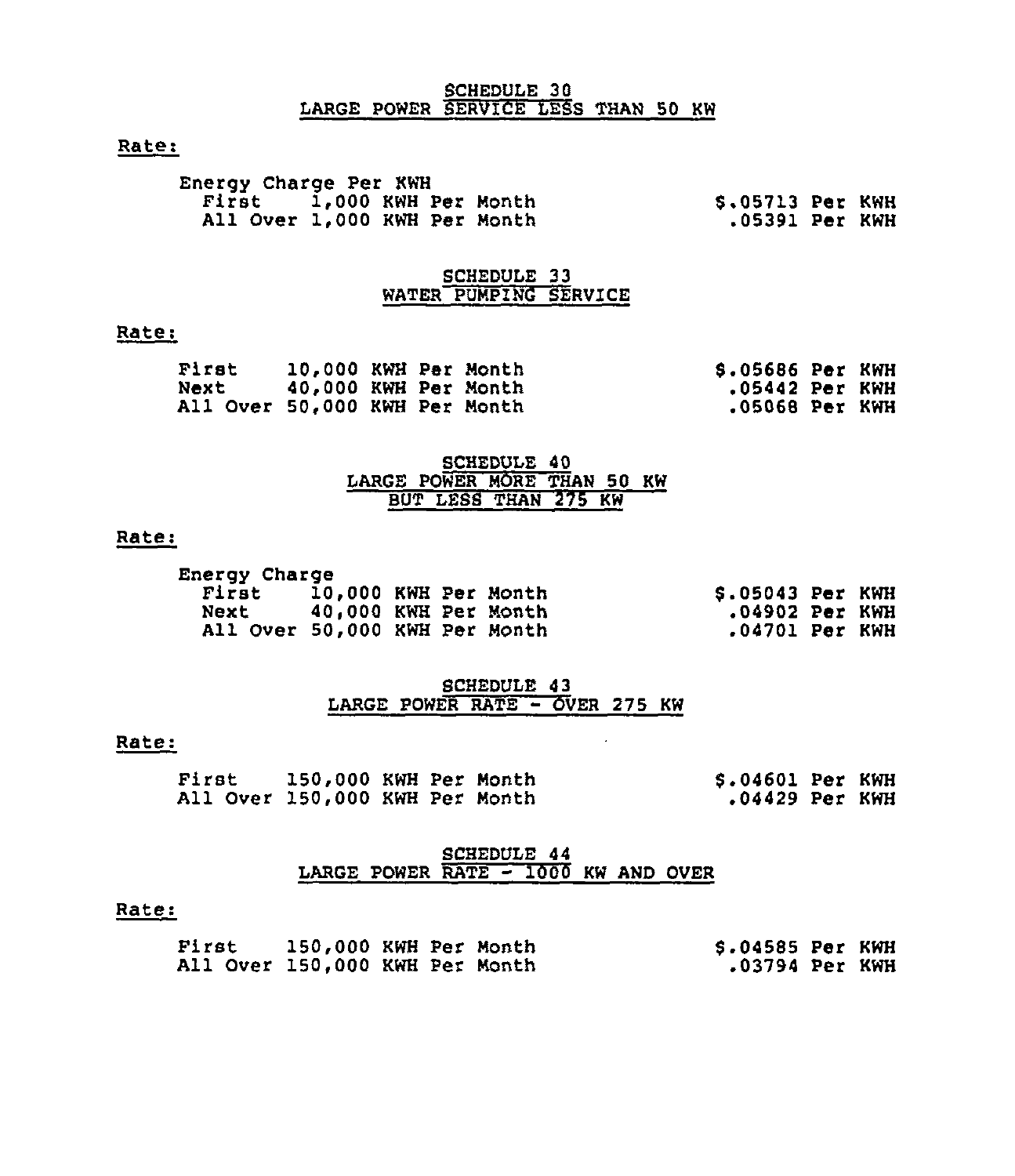#### SCHEDULE 45 LARGE POWER RATE - 1000 KW AND OVER

### Rate:

First 150,000 KWH Per Month All Over 150,000 KWH Per Month 8.04585 Per KWH .03794 Per KWH

> SCHEDULE 46 LARGE POWER RATE  $-1,000$  KW AND OVER

# Rate:

Energy Charge - All KWH 8.03146 Per KWH

SCHEDULE 47 LARGE POWER RATE  $-1,000$  to 4,999 KW

#### Rate:

All KWH

8.03146 Per KWH

### SCHEDULE 48 LARGE POWER RATE  $-5,000$  to 9,999 KW

# Rate:

All KWH

8.02667 Per KWH

SCHEDULE 49 LARGE POWER RATE - 10,000 KW AND OVER

# Rate:

All KWH

5.02567 Per KWH

# SCHEDULE 50 AND 60 SCHOOLS, CHURCHES, AND COMMUNITY HALLS

#### Rate:

| First                      | 800 KWH Per Month | \$.05691 Per KWH |  |
|----------------------------|-------------------|------------------|--|
| All Over 800 KWH Per Month |                   | .05435 Per KWH   |  |